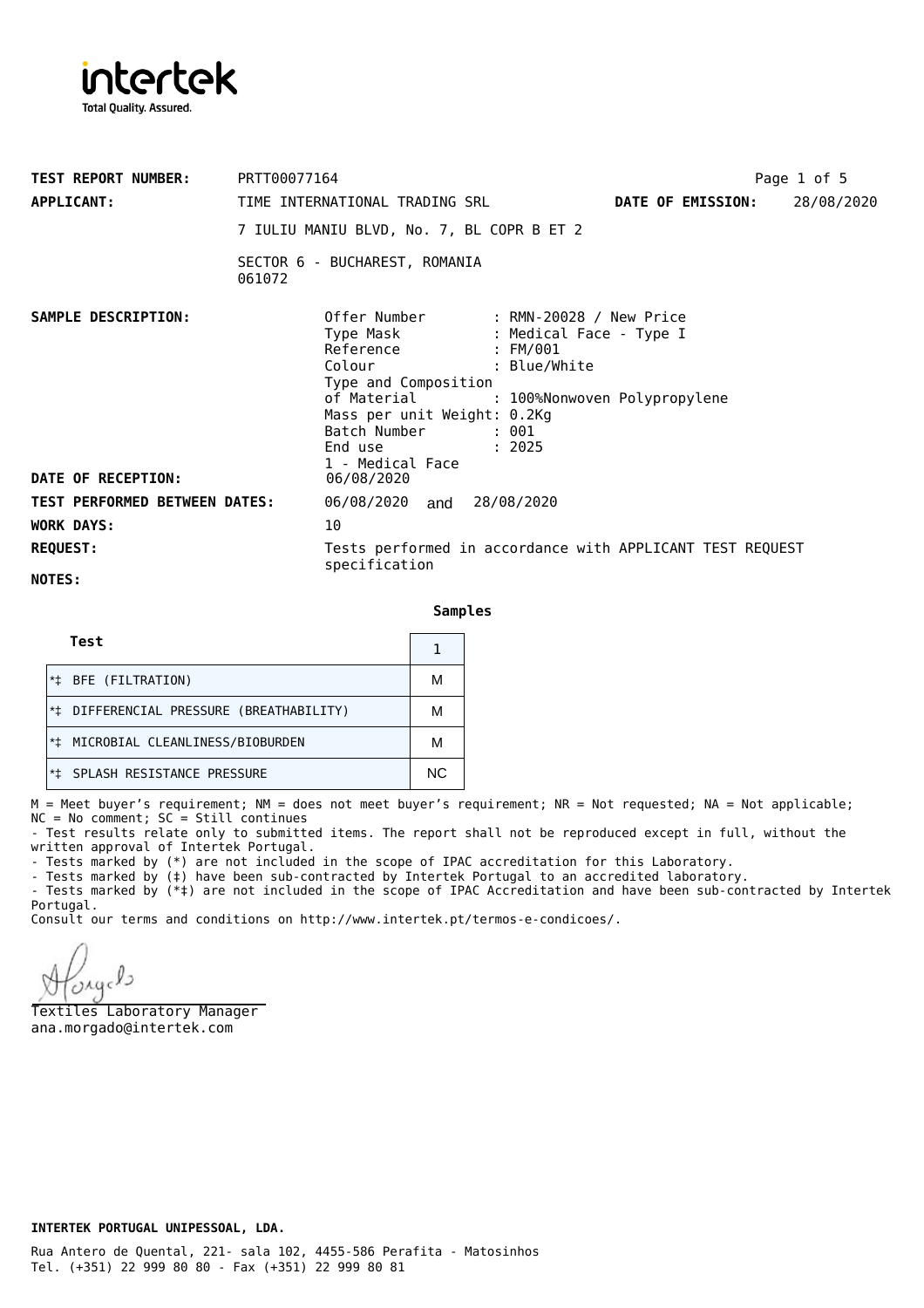intertek **Total Quality. Assured.** 

| TEST REPORT NUMBER:                              | PRTT00077164                                                                | Page 2 of 5          |
|--------------------------------------------------|-----------------------------------------------------------------------------|----------------------|
| Test Method                                      | Results                                                                     | Requirements         |
| *‡ BFE (FILTRATION)                              |                                                                             |                      |
| EN 14683:2019+AC 2019                            |                                                                             |                      |
|                                                  | Sample:<br>1                                                                | Type I $>/-$ 95%     |
| <b>RESULT</b>                                    |                                                                             |                      |
| 97.9%                                            |                                                                             |                      |
| Test Conditions:                                 |                                                                             |                      |
| Temperature: 21±5ºC Humidity: 85±5%              |                                                                             |                      |
|                                                  | Dimensions of the test specimens: 49cm2 (5 test specimens)                  |                      |
|                                                  | Side of the test specimen facing the challenge aerossol: intern             |                      |
| Air flow rate: 28.3 l/min.                       |                                                                             |                      |
| MPS 3.0                                          |                                                                             |                      |
|                                                  | Test specimen 1 (98.3%), Test specimen 2 (98.0%), Test specimen 3 (98.0%),  |                      |
|                                                  | Test specimen 4 (97.5%), Test specimen 5 (97.5%).                           |                      |
| EN 14683:2019+AC 2019                            | *# DIFFERENCIAL PRESSURE (BREATHABILITY)                                    |                      |
|                                                  |                                                                             |                      |
|                                                  | Sample:<br>1                                                                | Type $I < 40$ Pa/cm2 |
| <b>RESULT</b>                                    |                                                                             |                      |
| 30.2 Pa/cm2                                      |                                                                             |                      |
| Test Conditions:                                 |                                                                             |                      |
| Temperature: 21±5 <sup>o</sup> C Humidity: 85±5% |                                                                             |                      |
|                                                  | Number and general location of the areas of the mask the differential       |                      |
|                                                  | measurements were taken: Test performed with the direction of flow from the |                      |
|                                                  | inside to the outside. Side and central location.                           |                      |
| Air flow rate: 8L/min                            |                                                                             |                      |
|                                                  | Dimensions of the test specimens: 4.9cm2 (5 test specimens)                 |                      |
|                                                  | Test specimen 1 (32.7 Pa/cm2), Test specimen 2 (30.6 Pa/cm2), Test specimen |                      |
|                                                  | 3 (28.6 Pa/cm2), Test specimen 4 (31.6 Pa/cm2), Test specimen 5 (27.6       |                      |
| Pa/cm2)                                          |                                                                             |                      |
|                                                  |                                                                             |                      |

The expanded uncertainty at a confidence level of 95%, k=2: 8.7%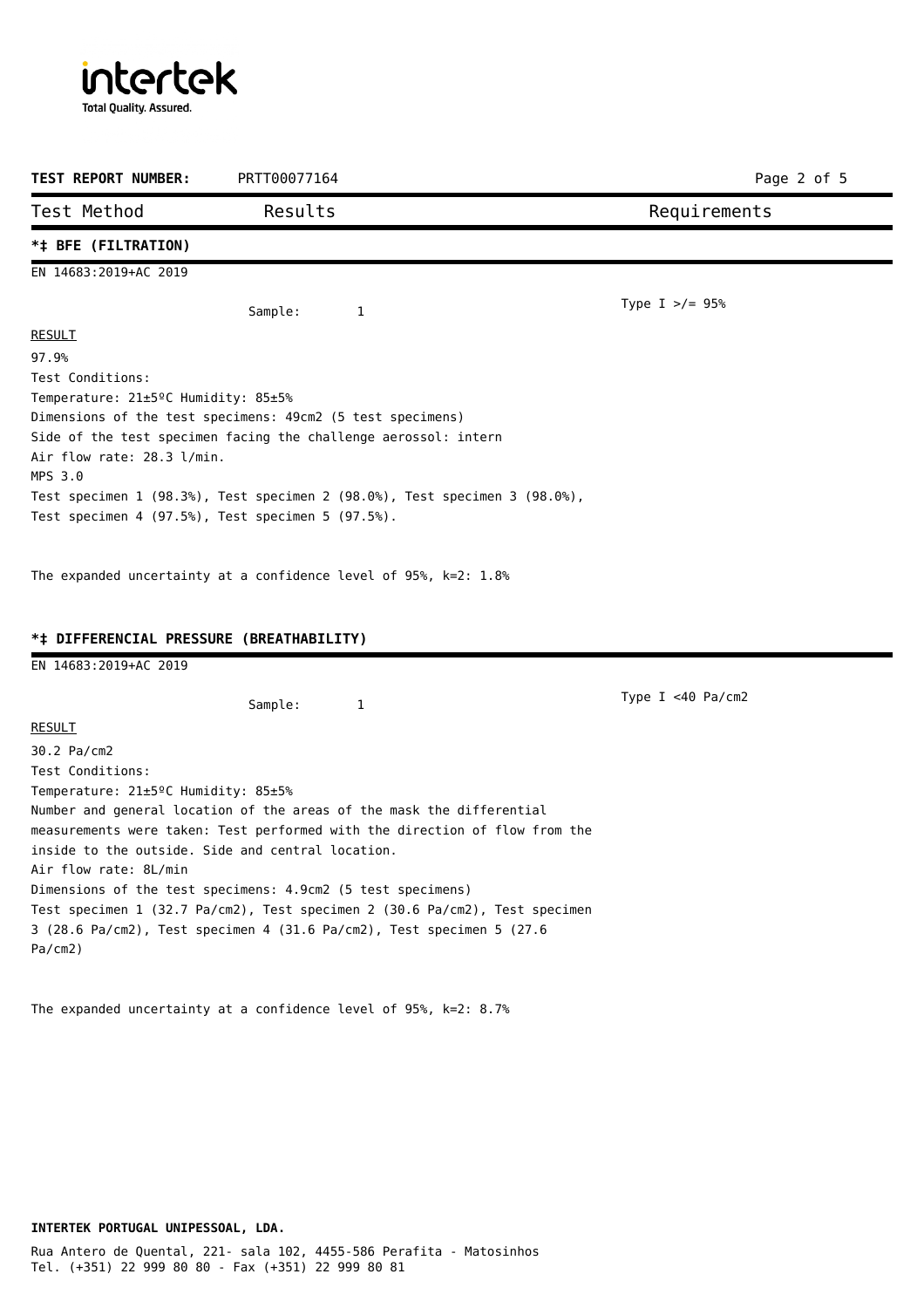

TEST REPORT NUMBER: PRTT00077164 **Page 3 of 5** Page 3 of 5

## **\*‡ MICROBIAL CLEANLINESS/BIOBURDEN**

EN ISO 11737-1:2018

Sample: 1

RESULT 4 UFC/g Test Conditions: 5 min shaker at 250rpm Área of each test specimen: 5 test specimens Mic30ºC (3 days), Molds and yeasts 25ºC (7 days)

The expanded uncertainty at a confidence level of 95%, k=2: 20%

## **\*‡ SPLASH RESISTANCE PRESSURE**

ISO 22609:2004 Sample: 1 **RESULT** 16 kPa Test conditions: Samples pre-condictioned for at least 4 hoursat Temperature and Relative humidity: 21±5ºC / 85± 5 % Samples exposed to a jet of 2mL synthetic blood at pressure (low: 10.6 KPa; medium: 16.0 KPa; high:21.3 KPa) aimed at the centre of the mask. Test performed at laboratory temperature of 21ºC and 45% relative humidity, within 60 seconds after the mask was removed from the conditioning chamber Observation after 10+1 second of blood penetration on the opposite side of the mask. Synthetic blood according to Annex B of ISO 22609: 2004 with surface tension of 42 + 2mN / m, batch # 202006 Number and General location of the áreas: 32 test specimen / center (pass at least Medium pressure test for 29 out of 32 samples as minimum, corresponding to AQL 4%, acording EN 14683: 2019 mask Type IIR) Results: Médium pressure (16.0KPa) 32 specimen "pass", 0 specimen "fail" Type I + Type II Not required

Medium pressure test for 29 out of 32 samples as minimum, corresponding to

**INTERTEK PORTUGAL UNIPESSOAL, LDA.**

Type I  $\lt$ /= 30 cfu/g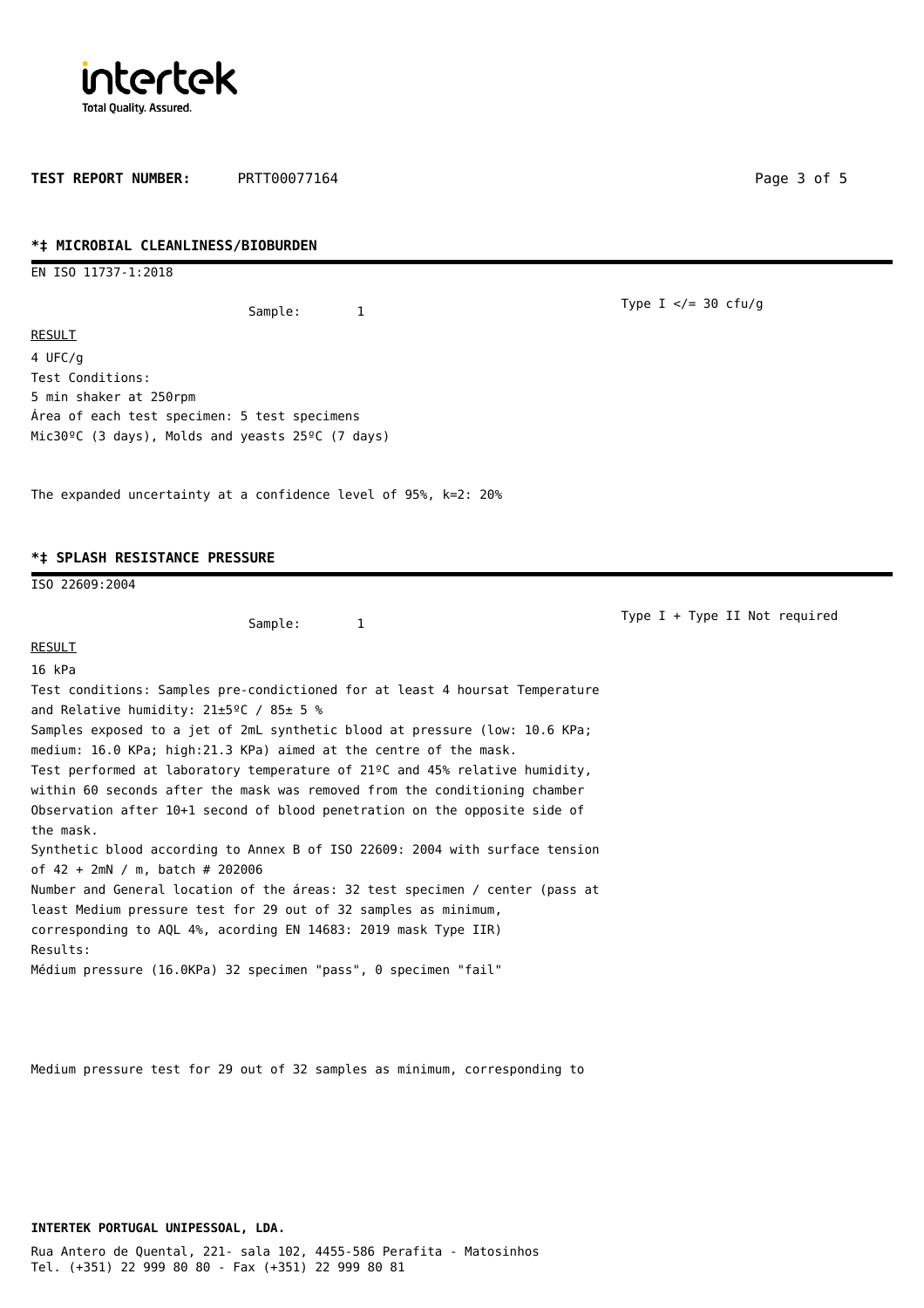

TEST REPORT NUMBER: PRTT00077164 Page 4 of 5

Sample: 1

Type I + Type II Not required

AQL 4%, acording EN 14683: 2019 mask Type IIR)

**RESULT** 

**INTERTEK PORTUGAL UNIPESSOAL, LDA.**